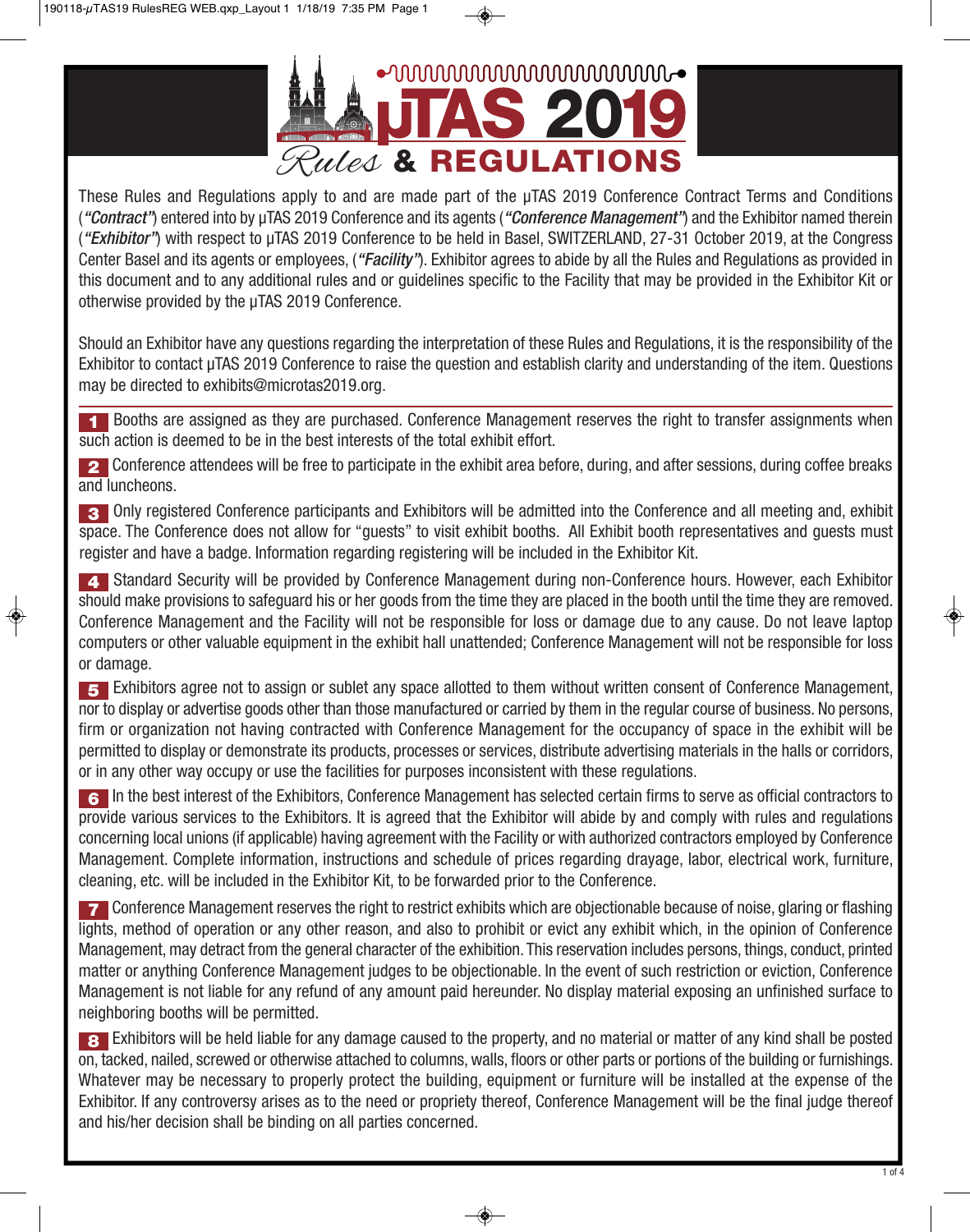As a matter of safety and courtesy to others, Exhibitors should conduct sales presentations and product demonstrations in **9** a manner that ensures all Exhibitor personnel and attendees are within the contracted exhibit space and not encroaching on the aisle or neighboring exhibits. It is the responsibility of each exhibit to arrange displays, product presentation, audiovisual presentations, and demonstration area to ensure compliance. Exhibitor should be aware of and adhere to local regulations regarding fire/safety and environment.

Exhibitor/Sponsor agrees that the use and distribution of promotional materials at or immediately prior to and during the **10** Conference, including but not limited to flyers, circulars, and souvenirs, must be distributed within the limits of assigned booth space. Use of the conference registration list for harvesting contacts, populating prospect databases, and/or soliciting by any electronic means is strictly prohibited. Furthermore, Exhibitor/Sponsor agrees that all marketing activities during the exhibition, including, but not limited to, live demonstrations and the use of costumed representatives, are subject to approval by Conference Management and must be confined to the limits of assigned booth space. Items cannot be left in public/common areas (like water coolers, bathrooms, etc).

11 Giveaways and drawings are permitted at the Conference. Conference attendees are responsible for assuring they are in compliance with their institution's guidelines for accepting gifts.

**12** Cash and carry sales are prohibited. Samples or souvenirs may not be sold.

13 Exhibitors, without the written authorization of the Conference Management and the Facility, may NOT distribute samples of food or beverages. All arrangements for the provision of food and beverage must be made through the Facility.

14 Any social function or special event planned by an Exhibitor to take place during the conference must be approved by Conference Management and may not conflict with any event or program scheduled.

15 Conference Management seeks to create safe and welcoming environments for all individuals to network, learn, and share. As a community we do not tolerate discrimination, abuse, or harassment of any kind by anyone at our events. Prohibited behaviors include, but are not limited to, harassment or intimidation based on race, religion, language, gender, sexual orientation, gender identity, gender expression, disability, appearance, or other group status; sexual harassment, including unwelcome sexual attention, stalking (physical or virtual), or unsolicited physical contact; and disorderly or disruptive actions in sessions, the exhibit hall, or in other conference venues. Conference Management reserves the right at its sole discretion to expel anyone, without refund, whose conduct is not in keeping with these expectations. If you feel threatened or at risk of physical harm or are involved in or witness an emergency situation, please immediately dial 9-1-1 and ask for help from staff/on-site security. If you feel you have been subject to harassment, please contact a Conference staff member.

16 Common courtesy dictates that Exhibitors must obtain any presenter's permission to post, record, or stream their session or activity in any medium or social media channel (including, but not limited to, Instagram, Twitter, SnapChat, Periscope, Facebook, and YouTube). Recording/streaming for commercial purposes is allowed only with prior written permission from both Conference Management and the presenter(s). Conference Management reserves the right to ask any one to move within or to leave a session venue if their use of technology is disruptive to presenters or other participants. Please Note: By attending the conference, you are agreeing to allow images, audio, and video of you recorded on site, by Conference personnel, to be used for educational and promotional purposes. Please contact the Conference directly with questions.

17 Exhibitors voluntarily assume all risk and danger of personal injury and all hazards arising from, or related in any way to, the meeting, whether occurring prior to, during, or after the meeting.

Cancellations must be received in writing. Refer to signed contract/brochure for cancellation dates. Failure to appear at **18** the conference does not release the Exhibitor from responsibility for payment of the full cost of the contracted booth space. In the event of cancellation, space reverts back to Conference Management for use at its sole discretion. Conference Management's ability to resell the space shall not affect the refund schedule.

19 Infractions of these conditions on the part of the Exhibitor or any of his/her representatives may subject them to dismissal from the Conference hall. In this event, the Exhibitor or representative will make no demand for redress.

Exhibitors will not be permitted to store behind their booth background any excess material such as cardboard, cartons, **20** literature, etc. If unusual equipment or machinery is to be installed, the Exhibitor must communicate with Conference Management for information concerning facilities or regulations.

**21** No one under the age of 18 will be allowed on the exhibit floor at any time during set-up or break-down.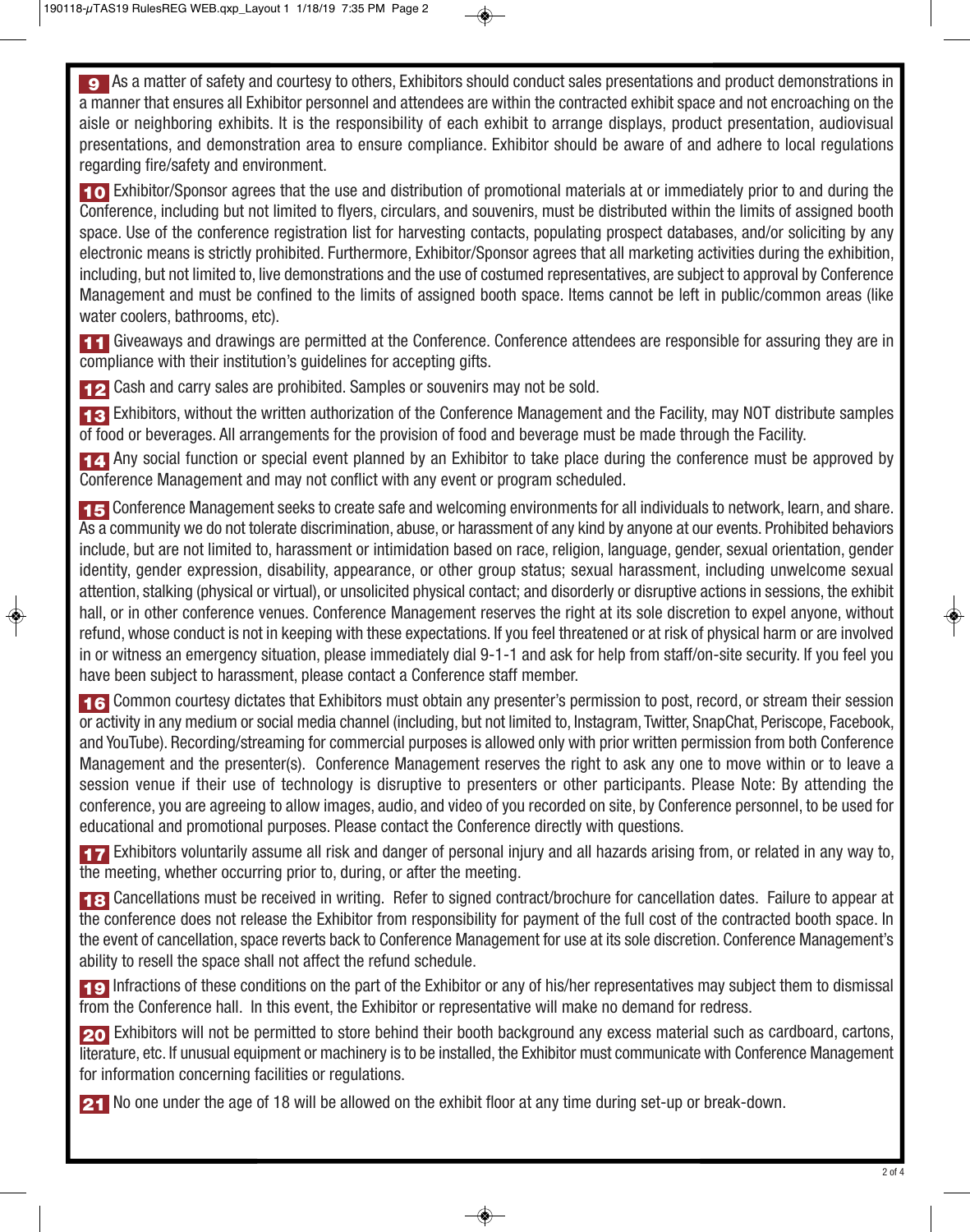The Exhibitor assumes all responsibility for compliance with all pertinent ordinances, regulations and codes of duly authorized **22** local, state and federal governing bodies concerning fire, safety, health, together with the rules and regulations of the operators and/or owners of the property wherein the exhibit is held. Cloth decorations must be flameproof. Wiring must comply with fire department and underwriters' rules. All booth decorations must meet flame proofing codes. Any exhibit or parts thereof found not to be fireproof may be dismantled. All exits, hallways, aisles, and fire control apparatus must remain clear and unobstructed at all times. Electrical equipment and wiring must conform to the National Electrical Code Safety Rules. Helium balloons are not permitted.

The storage and utilization of pressurized and liquid gas in the exhibition halls and in the grounds is prohibited without written authorization from the Conference Management and the Facility.

23 Conference Management and the Facility, shall not be responsible for any loss, theft or damage to the property of the Exhibitor, its employees, or representatives. Further, Conference Management and the Facility will not be liable for damage or injury to persons or property during the term of this agreement from any cause whatsoever by reason of the use or occupancy of the exhibit space by the Exhibitor or representatives, and the Exhibitor shall indemnify and hold harmless Conference Management and the Facility from all liability, which might ensue from any cause whatsoever; if the Exhibitor's material fails to arrive, the Exhibitor is nevertheless responsible for all amounts due hereunder. The Exhibitor assumes the entire responsibility and liability for losses, damages and claims arising out of injury or damage to Exhibitor's displays, equipment and other property brought upon the premises of the Facility and shall indemnify and hold harmless the Conference Management and Facility agents, servants and employees from any and all such losses, damages and claims.

Neither Conference Management, nor the Facility, nor the official general service contractor, shall be liable for loss of or **24** damage to any Exhibitor in storage, in transit to or from the exhibition building, or while in the convention center building or premises. All property of the Exhibitor shall be deemed to remain under the Exhibitor's custody and control in storage, in transit to or from, and within the confines of the Facility even though it may at times be under the temporary control or direction of Conference Management, Facility, or the official general service contractor.

Space is leased with the understanding that Conference Management will act for the Exhibitor only in the capacity of agent **25** and not as principal. Conference Management and the Facility assume no liability whatever for damages resulting from any act of omission or commission in connection with said agency. The Exhibitor and representatives hereby release the Conference, sponsoring agencies, and the Facility from any or all liabilities for loss ensuing from any cause whatsoever.

26 Exhibitors are advised to carry special insurance to cover exhibit material against damage and loss, and public liability insurance against injury to the person or property of others. All property of the Exhibitor is understood to remain under its custody and control in transit to and from or within the confines of the exhibit area. Conference Management and the Facility do not maintain insurance covering Exhibitor's property. It is recommended that Exhibitors shall carry Comprehensive General Liability coverage, including:

**General Liability:**

**\$1,000,000 Premises Operations \$1,000,000 Product and Completed Operations \$1,000,000 Personal Injury Legal Liability \$1,000,000 Per Occurrence \$2,000,000 Annual Aggregate**

**Primary Non-Contributory Additional Insured written to include the Conference Management and Facility.**

**Hired and Non-Owned Auto Liability - \$1,000,000 per accident Workers Compensation and Employers Liability \$500,000 Limit for Employers Liability**